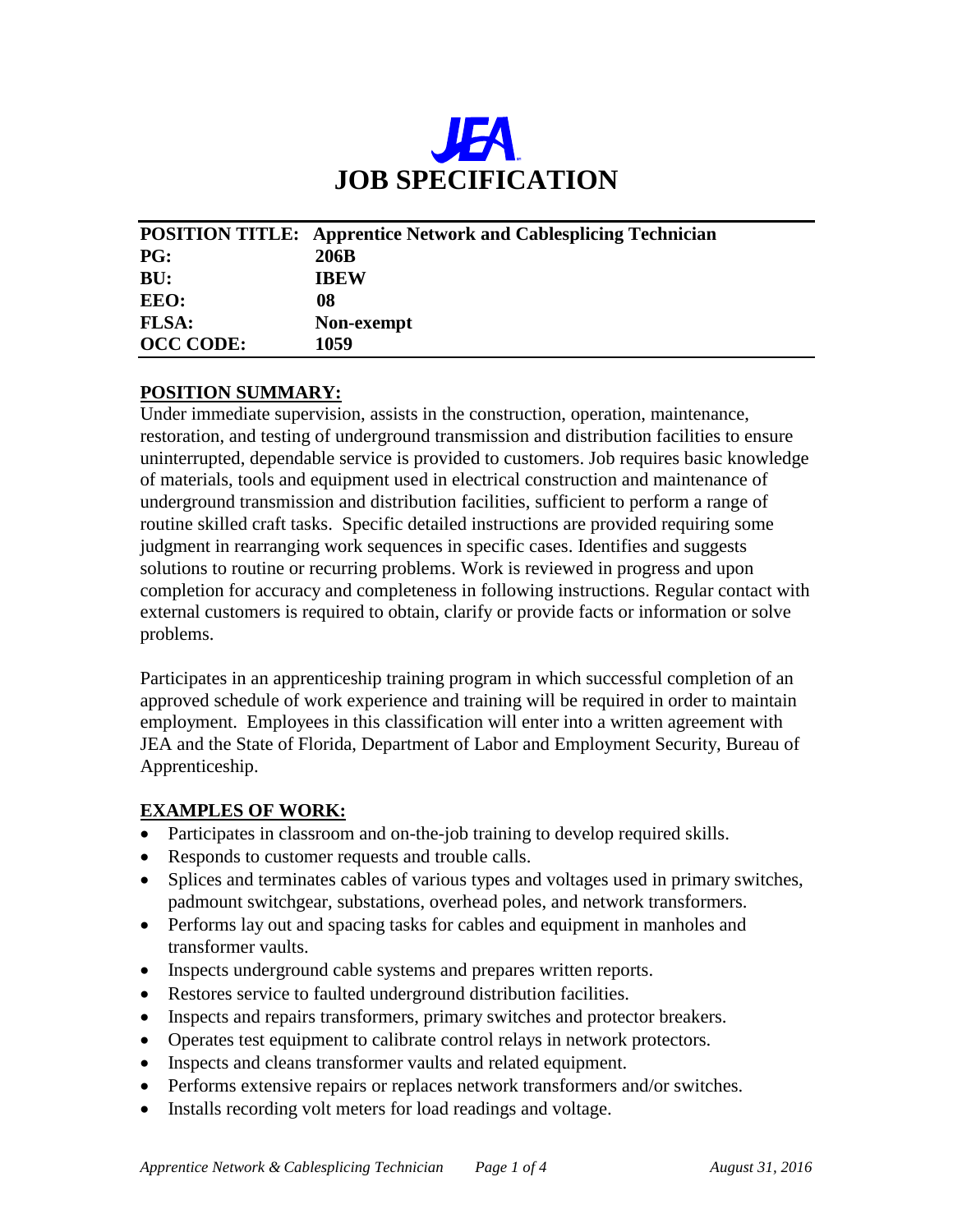- Participates in system restoration, as required.
- Maintains tools and equipment in safe and proper working condition.
- Complies with safety rules and regulations and employs safe work practices.
- Operates and maintains various construction equipment and vehicles, including vehicle combinations with gross vehicle weight ratings of 26,000 pounds or more such as bucket, derrick, or cargo trucks with cable or cargo trailers and semi-tractors with crane or lowboy trailers.
- Performs other job-related work as assigned.

# **KNOWLEDGE, SKILLS AND ABILITIES:**

Knowledge of:

- Basic mathematical calculations.
- Standard methods, materials, tools and equipment used in electrical construction and maintenance.
- JEA Safe Work Practices Manual.
- Occupational hazards, safety rules and regulations and first aid.
- TargetSmart concepts.

Skill in:

- Splicing and terminating a variety of cables.
- Performing lay out and spacing tasks for cables and equipment.
- Inspecting, repairing and replacing transformers, primary switches and protector breakers.
- Operating test equipment to calibrate control relays.
- Maintaining tools and equipment.
- Operating assigned vehicles and equipment.
- Operating standard office equipment and using required software applications.

Ability to:

- Acquire new skills and knowledge and successfully complete required classroom and on-the-job training.
- Identify and recommend solutions to routine or recurring problems.
- Understand and follow oral and written instructions.
- Comply with safety rules and regulations and employ safe work practices.
- Read, write and speak English.
- Communicate effectively, both orally and in writing.
- Establish and maintain effective working relationships with others.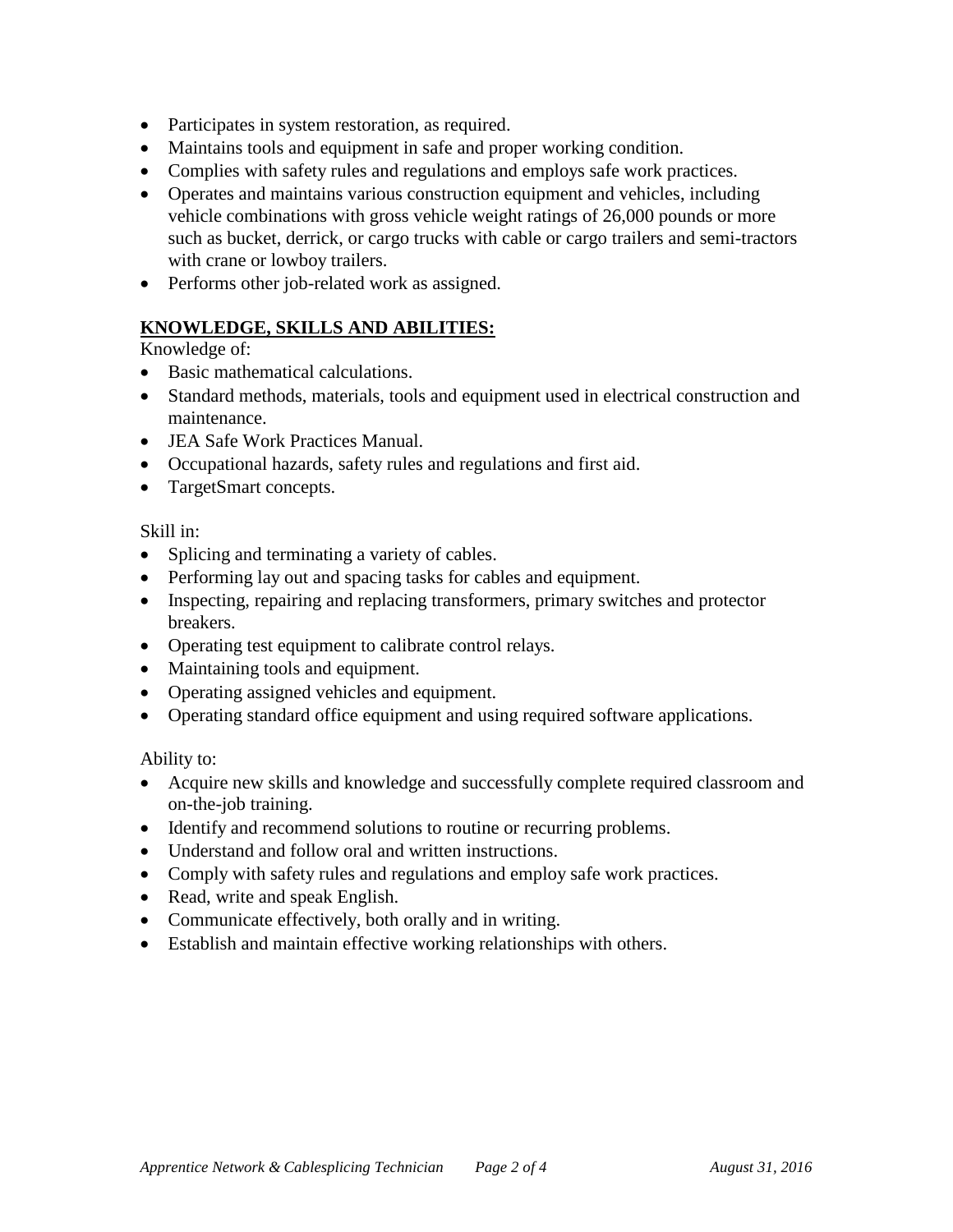## **OPEN REQUIREMENTS:**

High School diploma or equivalent and:

To be considered for employment, the applicant will be required to:

1. Pass a Physical Abilities Test that is representative of the physical demands of the job.

## **LICENSING/CERTIFICATION/REGISTRATION:**

A valid driver's license is required prior to employment and must be maintained during employment in this classification; additionally a Commercial Driver's License (CDL) of a certain level and/or with certain endorsements may be required, as will be described in this job specification if applicable.

A valid Class "B" Commercial Driver's License (CDL) is required within sixty (60) days of employment and must be maintained during employment in this classification.

A valid Class "A" Commercial Driver's License (CDL) is required within one (1) year of employment and must be maintained during employment in this classification.

*Note: Successful completion of an approved schedule of work experience and training will be required during the entire apprenticeship period in order to maintain employment. Employees in this classification will enter into a written agreement with JEA and the State of Florida, Department of Labor and Employment Security, Bureau of Apprenticeship.*

*Note: The probationary period for this classification is one (1) year.*

*Note: This is a Safety Sensitive Position - Operates Commercial Driver's License (CDL) classified vehicles.*